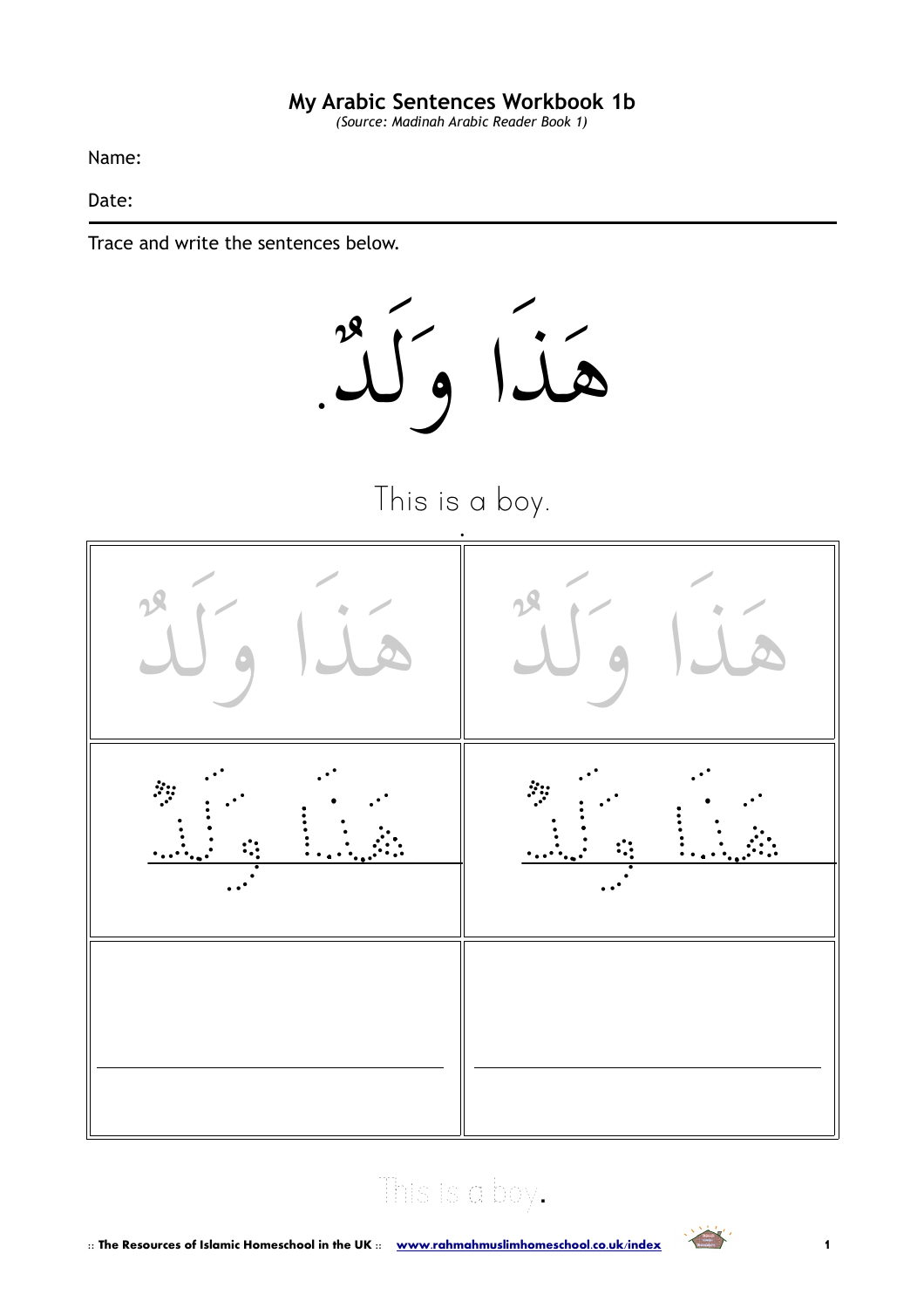*(Source: Madinah Arabic Reader Book 1)*

Name:

Date:

Trace and write the sentences below.



# This is a doctor.

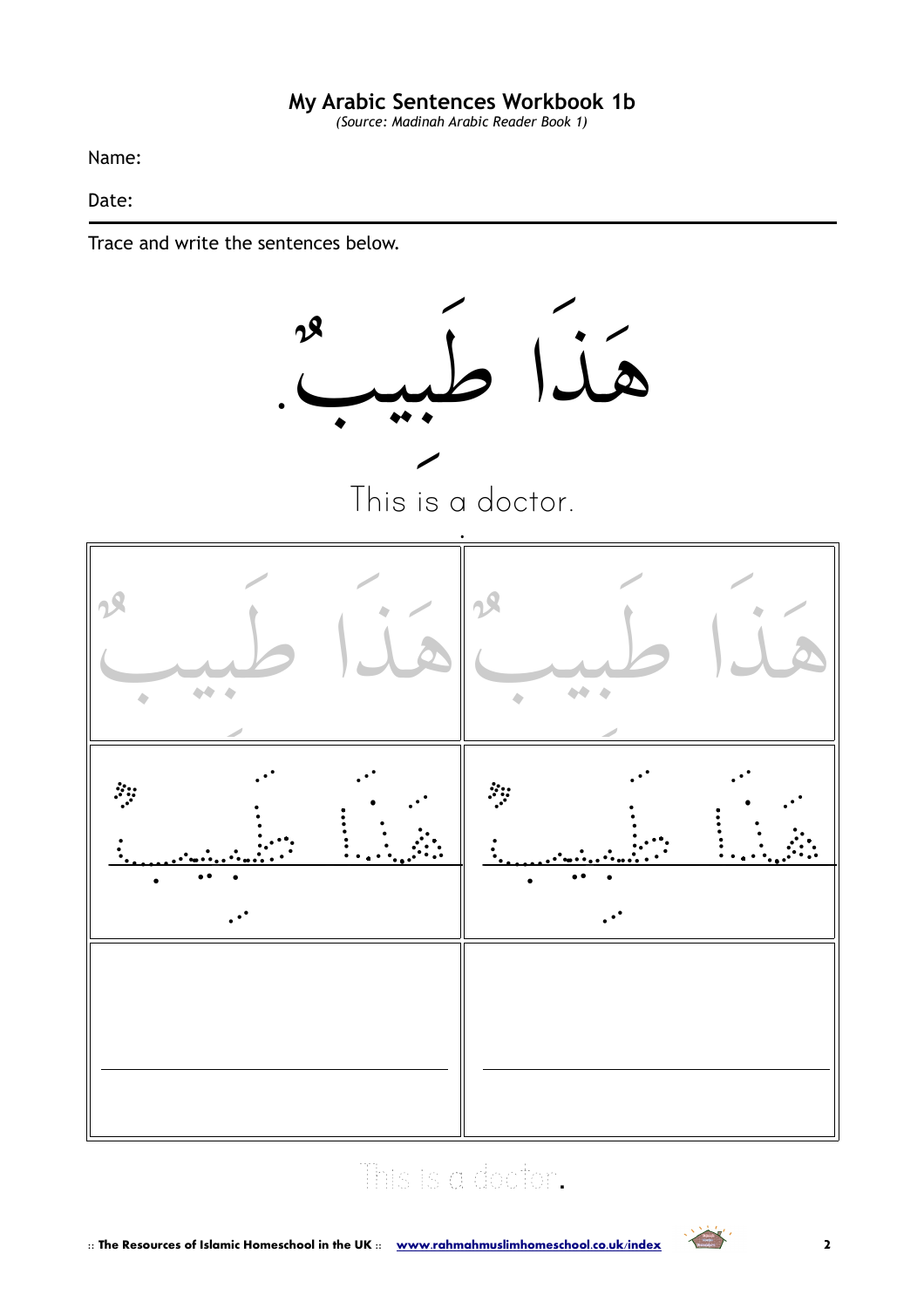*(Source: Madinah Arabic Reader Book 1)*

Name:

Date:

Trace and write the sentences below.



This is a man.



# This is a man.

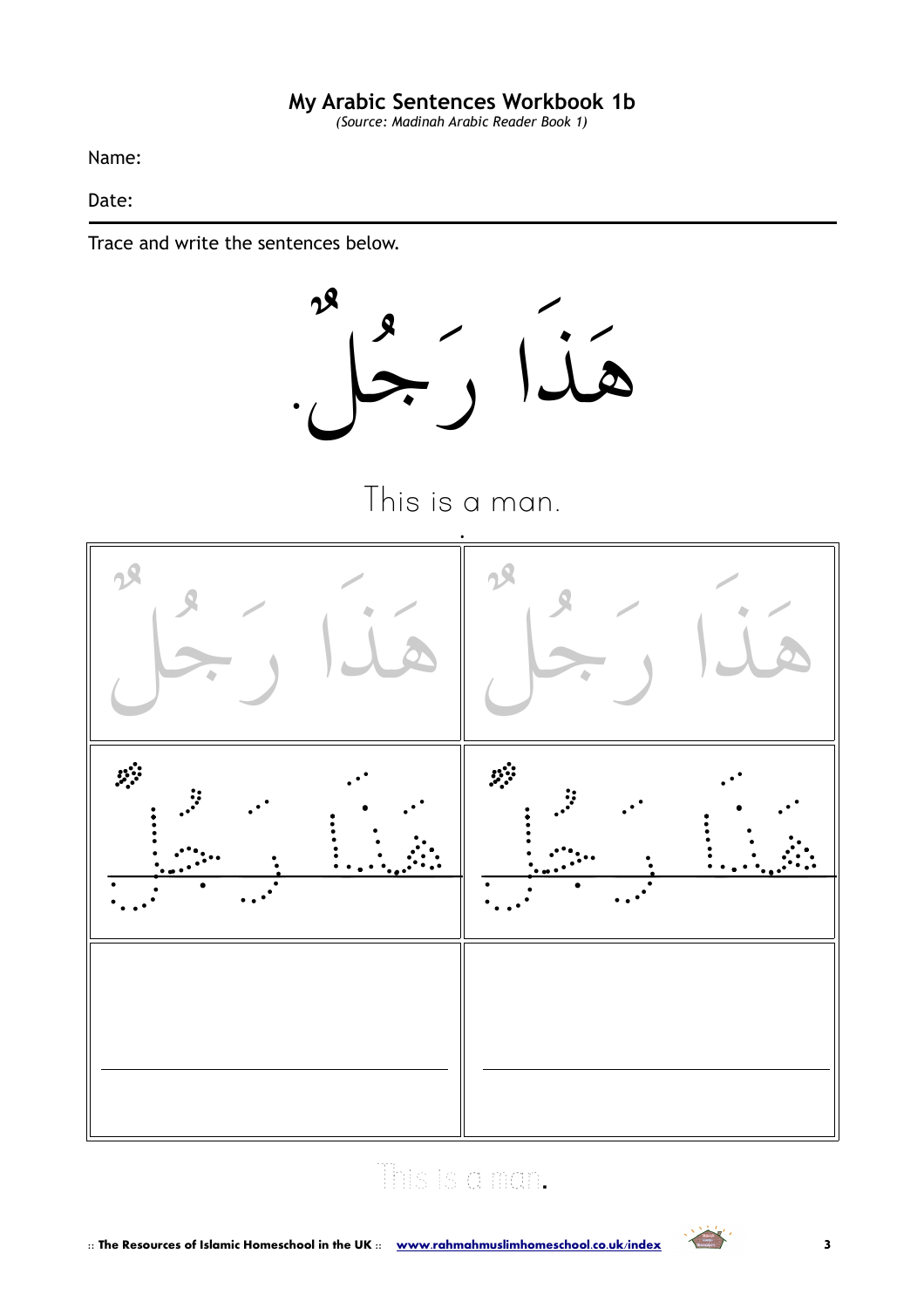(Source; Madinah Arabic Reader Book 1)

Name:

Date:

Trace and write the sentences below.







# This is a student.

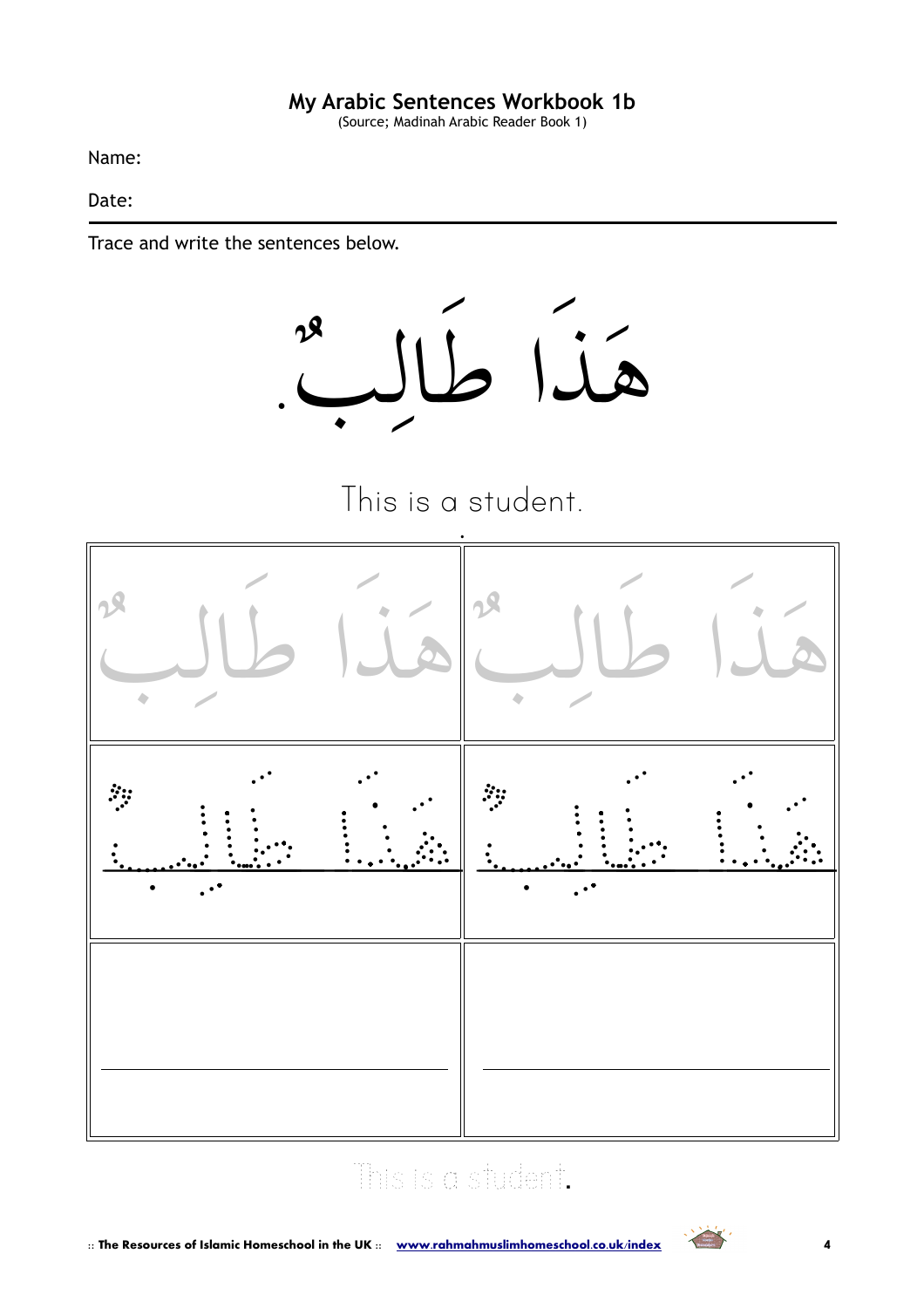*(Source: Madinah Arabic Reader Book 1)*

Name:

Date:

Trace and write the sentences below.



# This is a merchant.

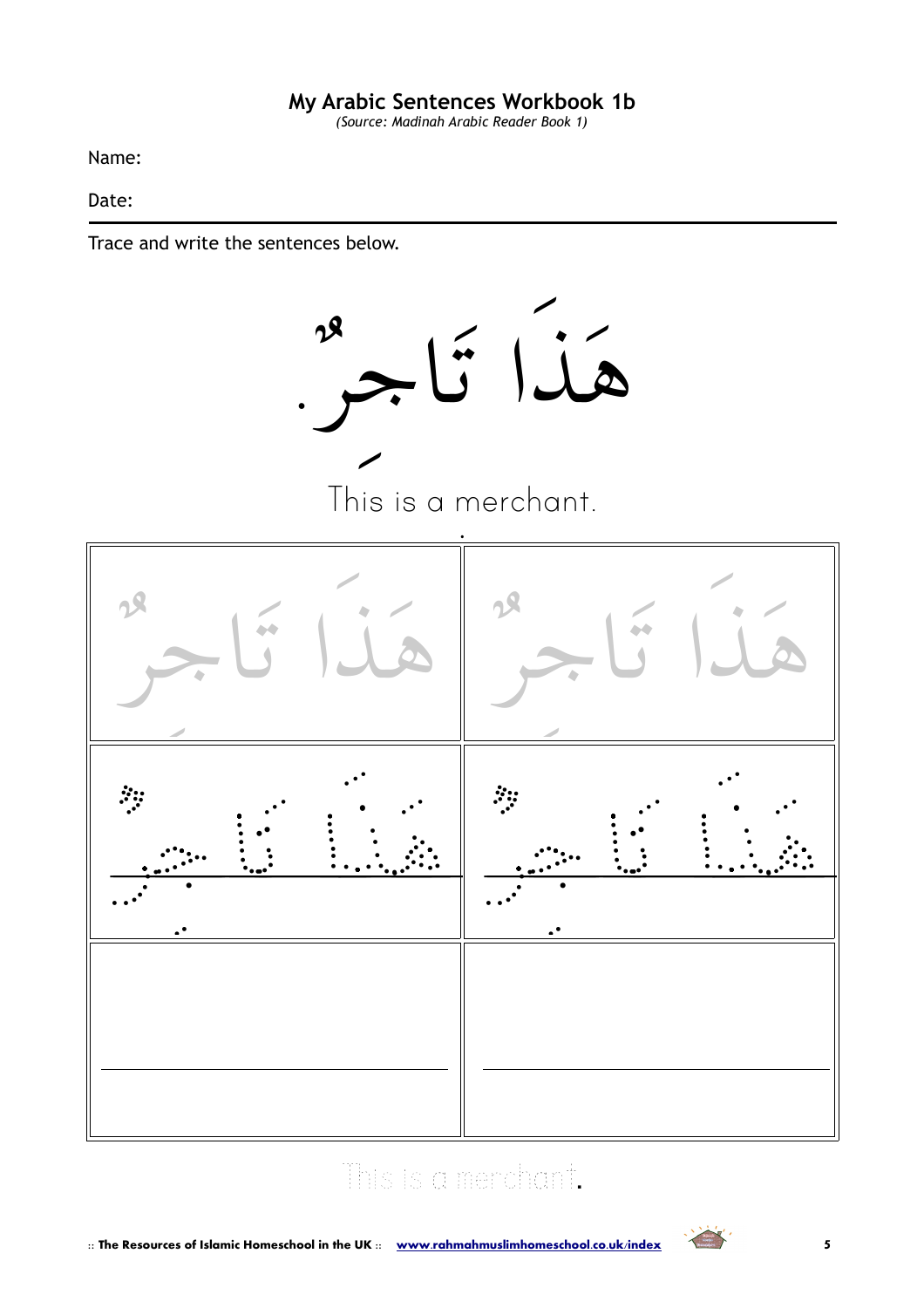*(Source: Madinah Arabic Reader Book 1)*

Name:

Date:

Trace and write the sentences below.

هذا مدرس.-

This is a teacher.



# This is a teacher.

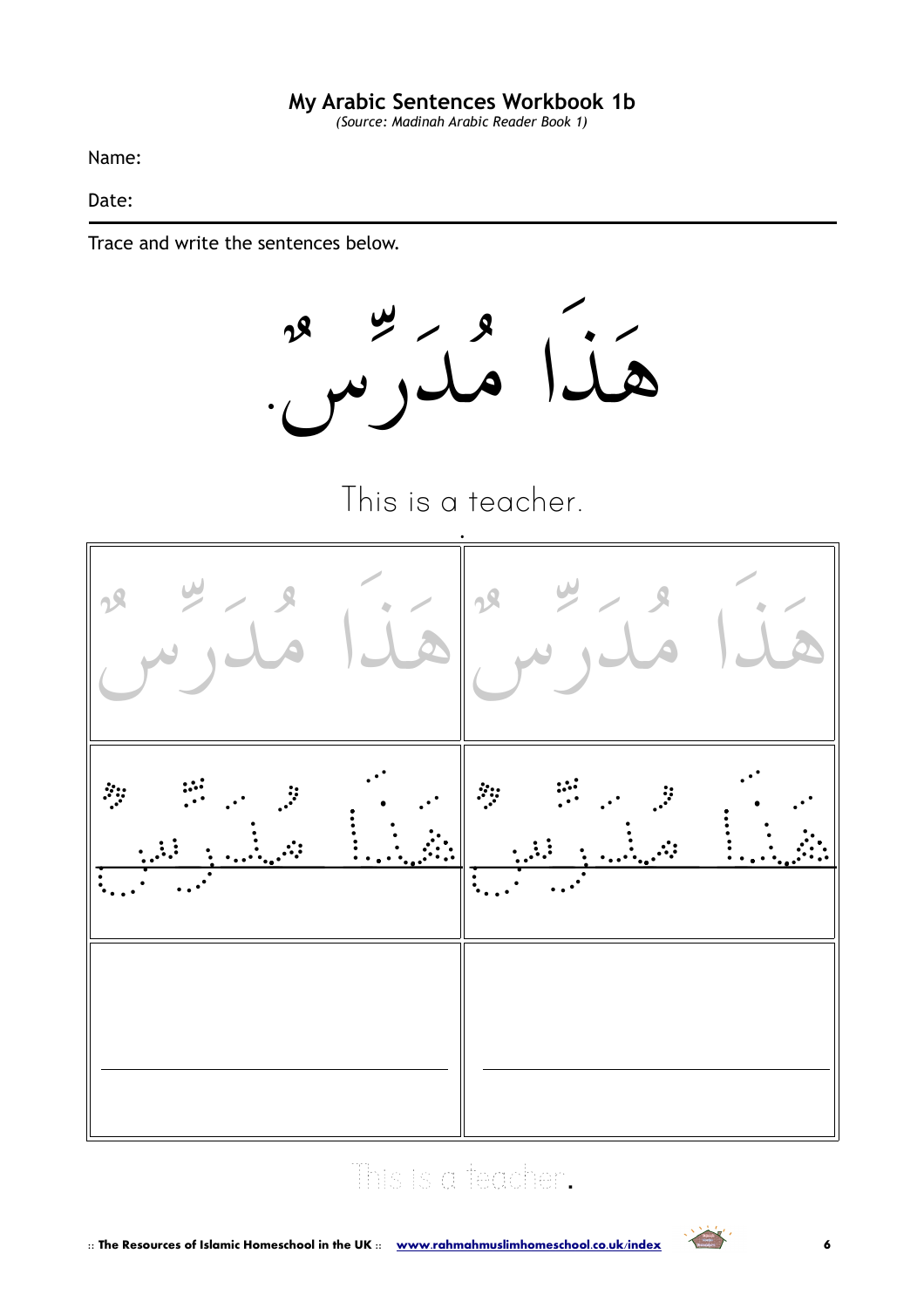*(Source: Madinah Arabic Reader Book 1)*

Name:

#### Date:

#### Review:

Match the correct words by drawing a line from  $\bullet$  (the dot) to  $\star$  (the star).